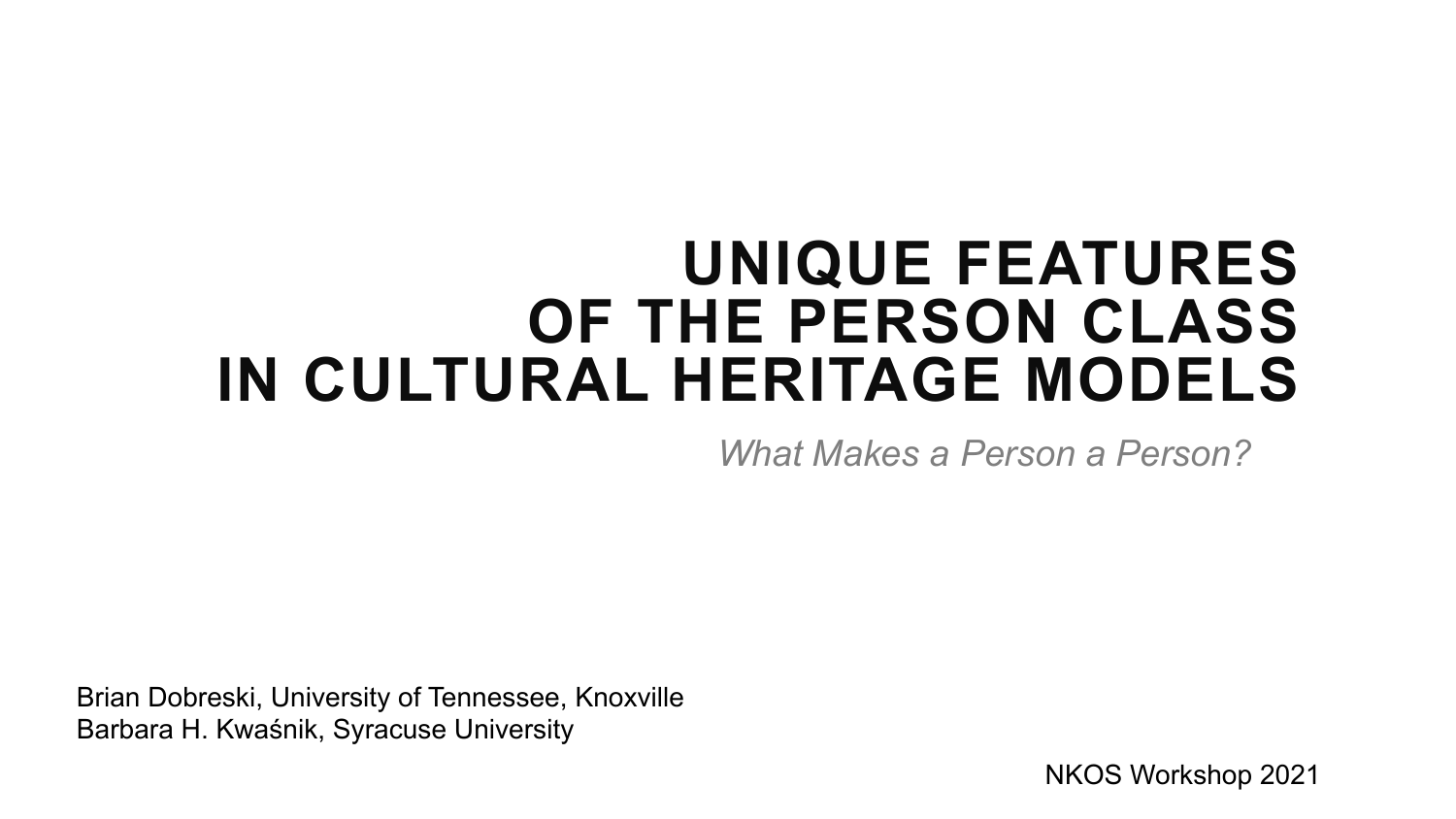### BACKGROUND

The cultural heritage domain draws on many KOSs to prepare and provide data

Domain models define and describe important entities of interest and their relationships

Variations in the way these models describe and represent common entities have taken on new significance in emerging online environments

*For example, what is a Work?*

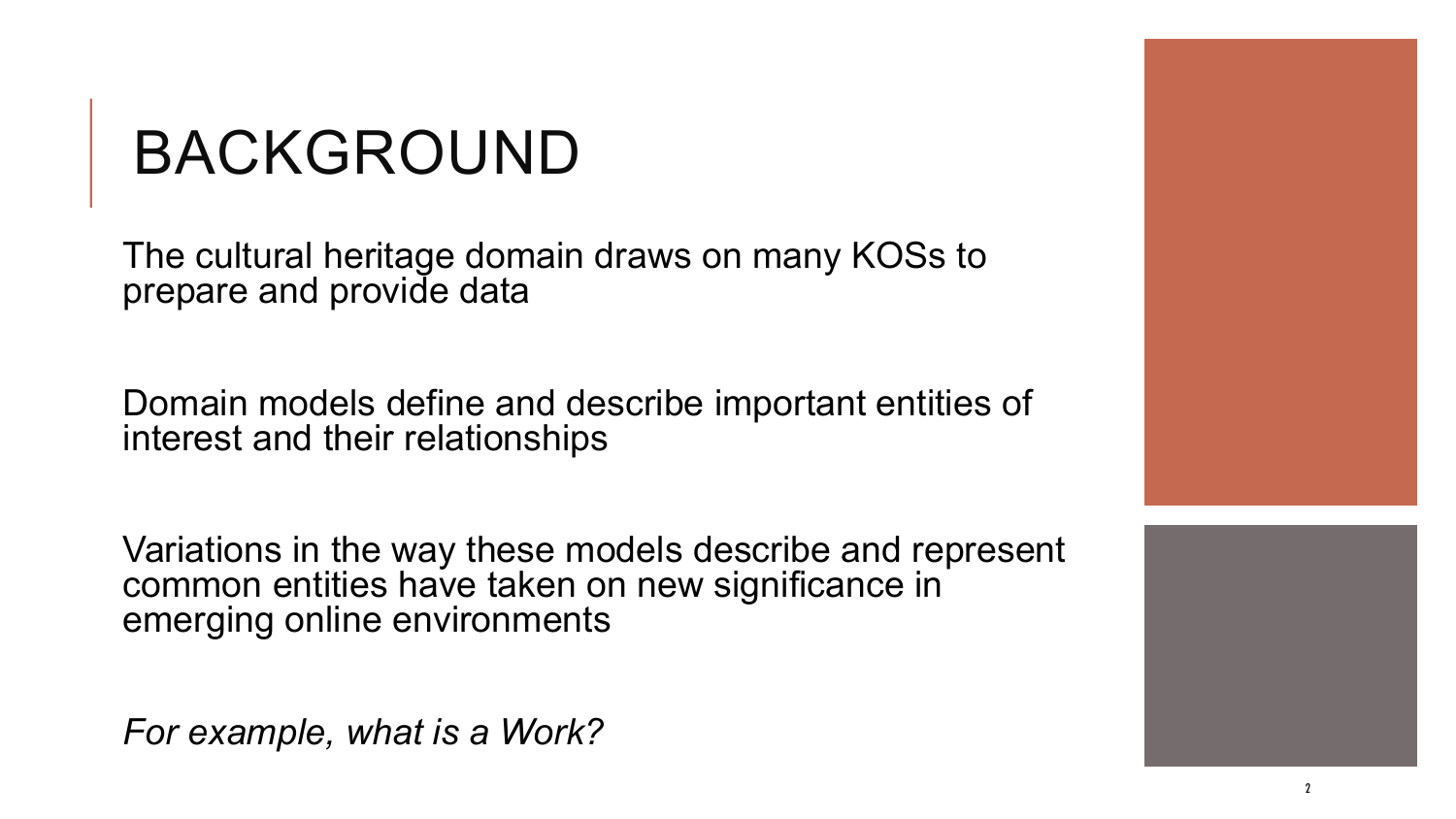## WHAT IS A PERSON ANYWAY?

"Person" is a key entity in almost all cultural heritage domain models

### Persons are

- sources of data
- creators of resources
- consumers of resources
- even the resources themselves

Personhood is usually associated with creative responsibilities and rights

Formally defining a person is challenging though Spirits? Animals? AI? Fictional characters?

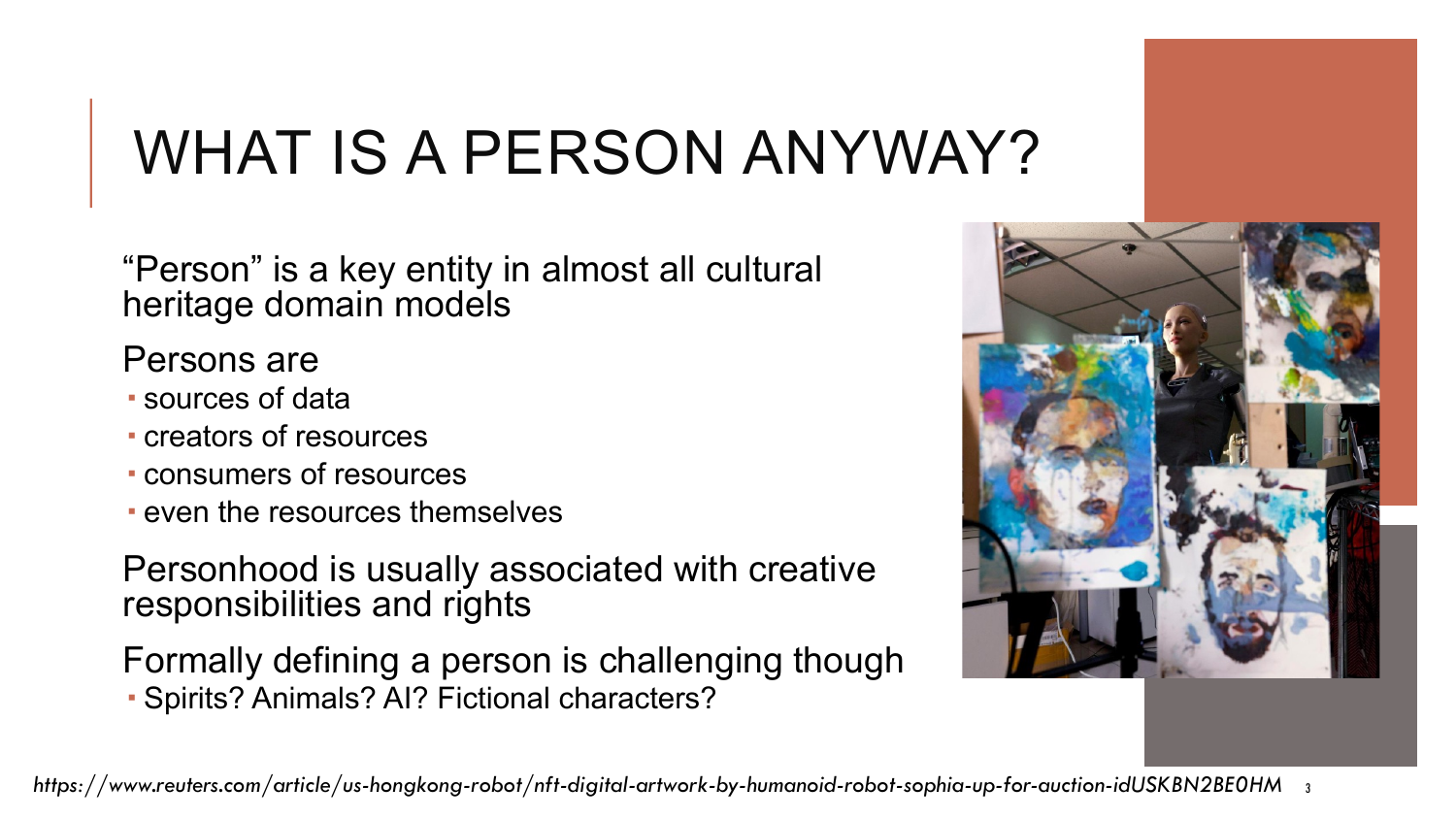# THE STORY SO FAR…

•Changing Depictions of Persons in Library Practice: Spirits, Pseudonyms, and Human Books (Dobreski & Kwaśnik, 2018)

•Recreated Actors and Attribution: An Analysis of Film Crediting Practices (Dobreski & Thompson, 2020)

•Dimensions of Personhood in Cultural Heritage (Dobreski & Kwaśnik, 2021)

| <b>Dimension</b>     | <b>What Qualifies as a Person?</b>                            | <b>What Does Not?</b>                  |
|----------------------|---------------------------------------------------------------|----------------------------------------|
| Life                 | living, once living,                                          | not or never living                    |
|                      | assumed to have lived                                         | (artificial intelligence)              |
| <b>Actuality</b>     | real, exists, existed                                         | fictional, imaginary                   |
| <b>Biology</b>       | human species                                                 | non-human (animals, personae, spirits) |
| <b>Agency</b>        | has created, has creative capacity,<br>has creative intention | no creations or creative capacity      |
| <b>Individuality</b> | individual, individual identity                               | unidentified, undifferentiated         |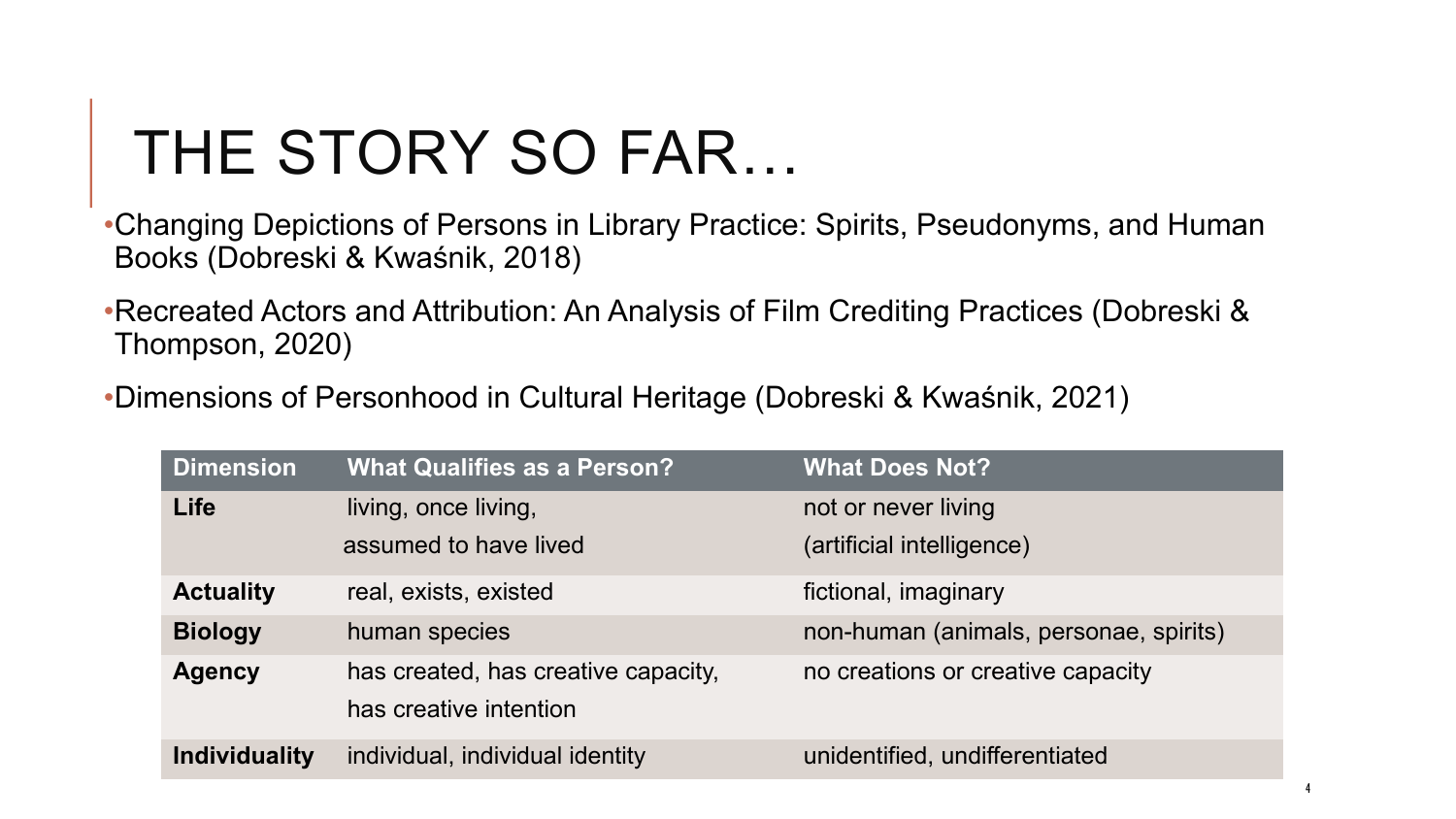## GOAL & APPROACH

How has the person concept been modeled within the cultural heritage domain?

How is it distinguished from other kinds of entities?

What does this tell us about personhood?

Approach:

- Three conceptual, domain models from the cultural heritage community
- Content analysis
- Emphasis on Person class & unique properties and relationships



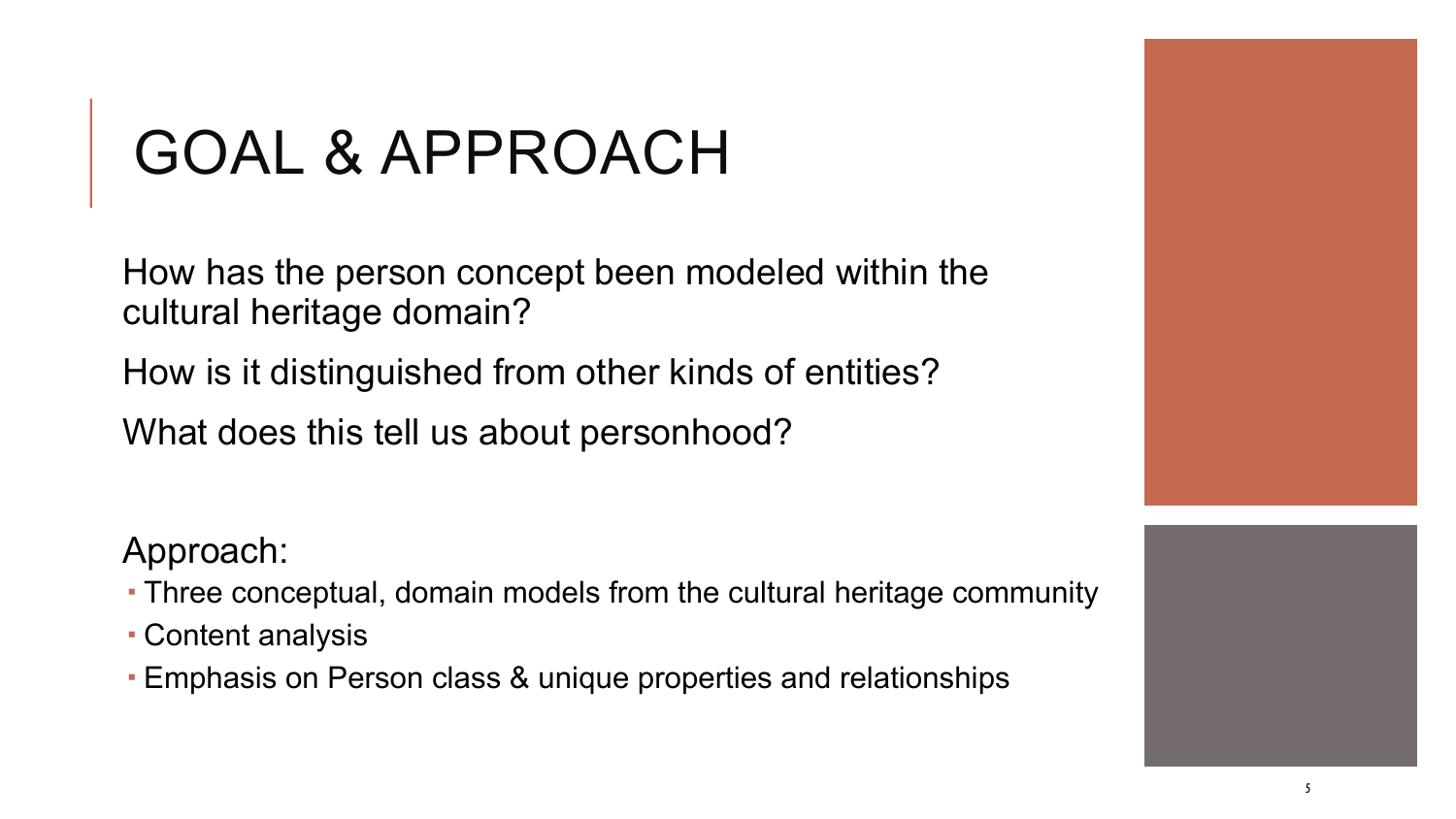### CIDOC CONCEPTUAL REFERENCE MODEL (CIDOC CRM)





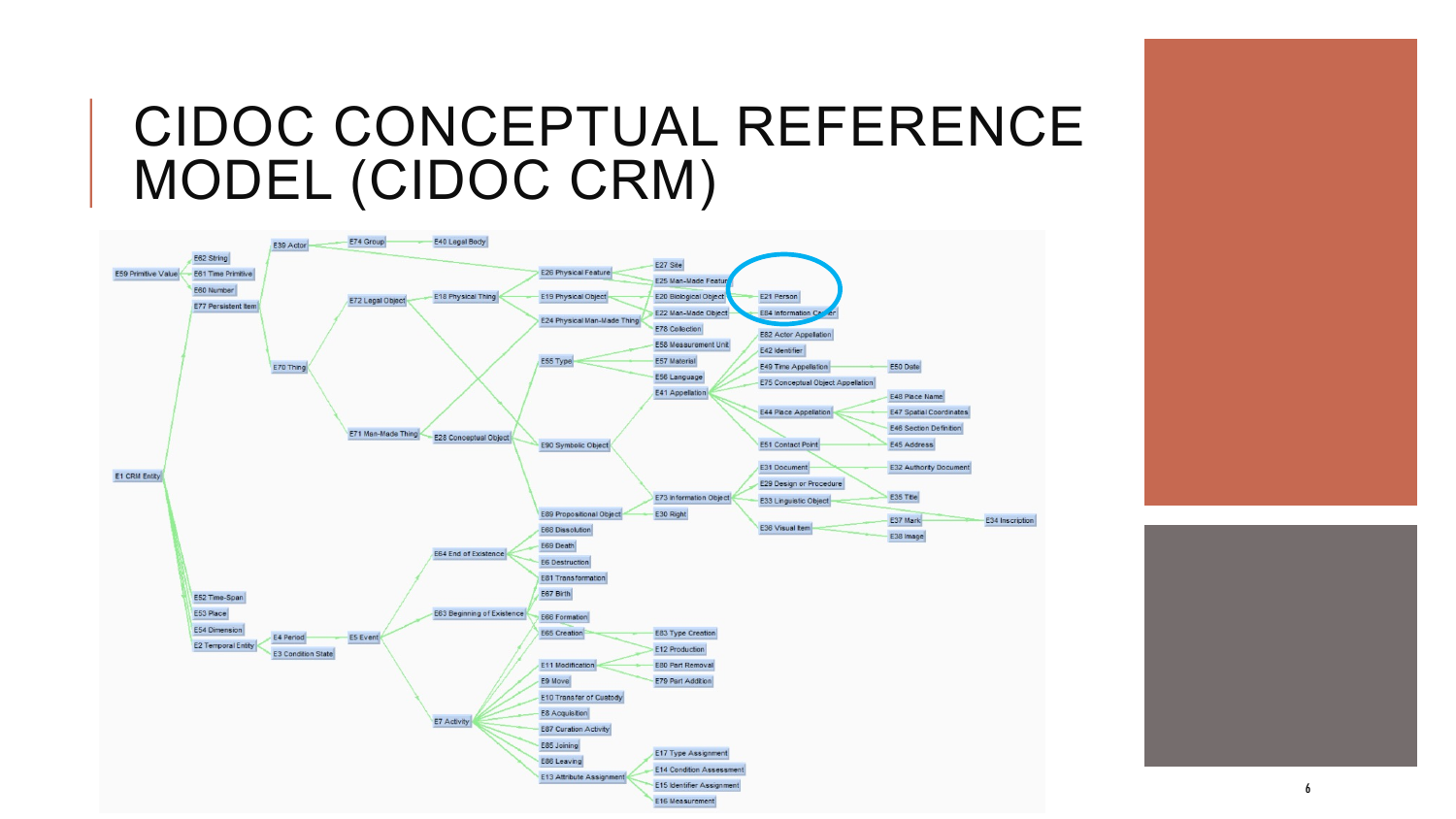### LIBRARY REFERENCE MODEL (LRM)





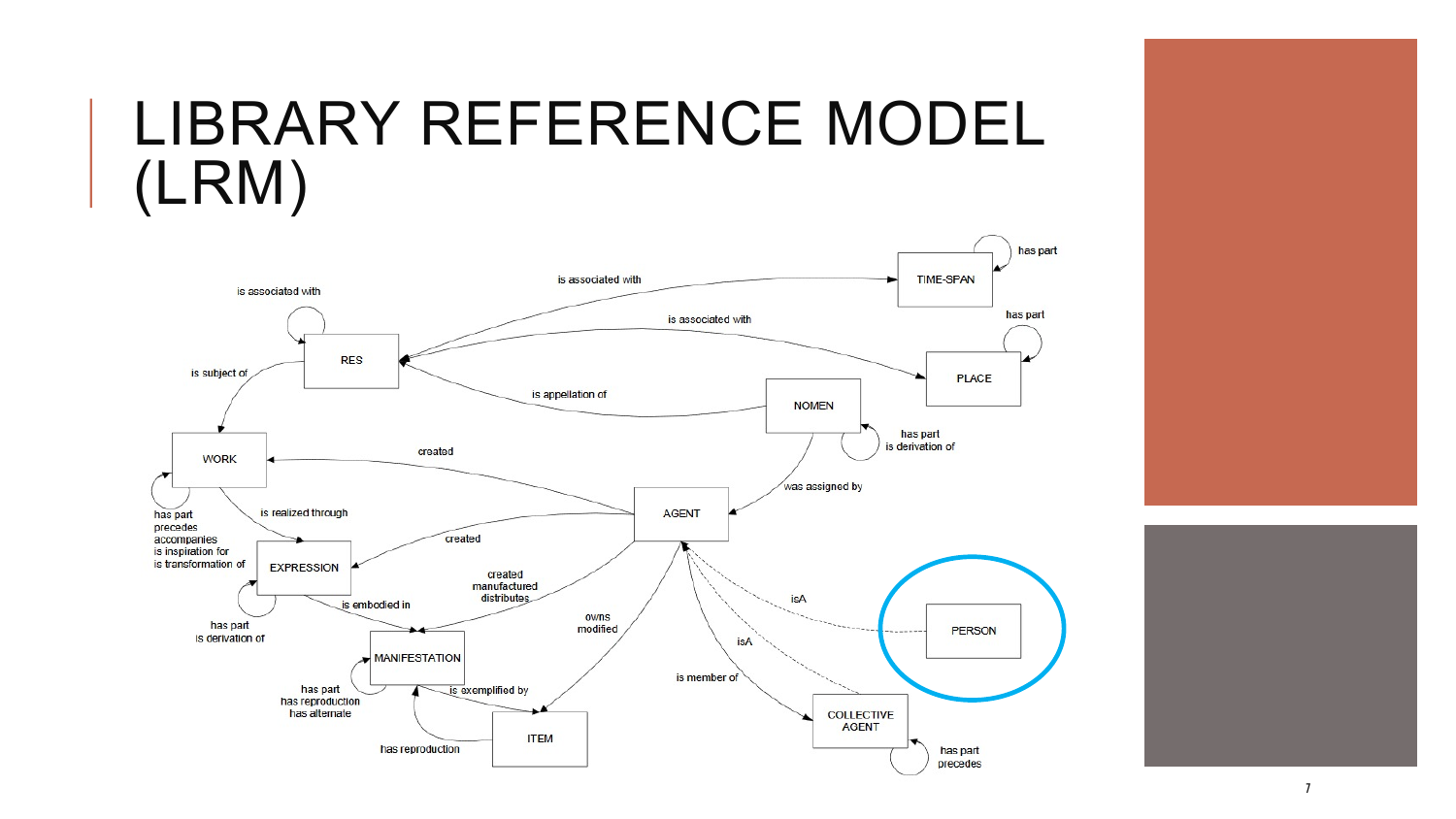### RECORDS IN CONTEXT CONCEPTUAL MODEL (RIC-CM)







8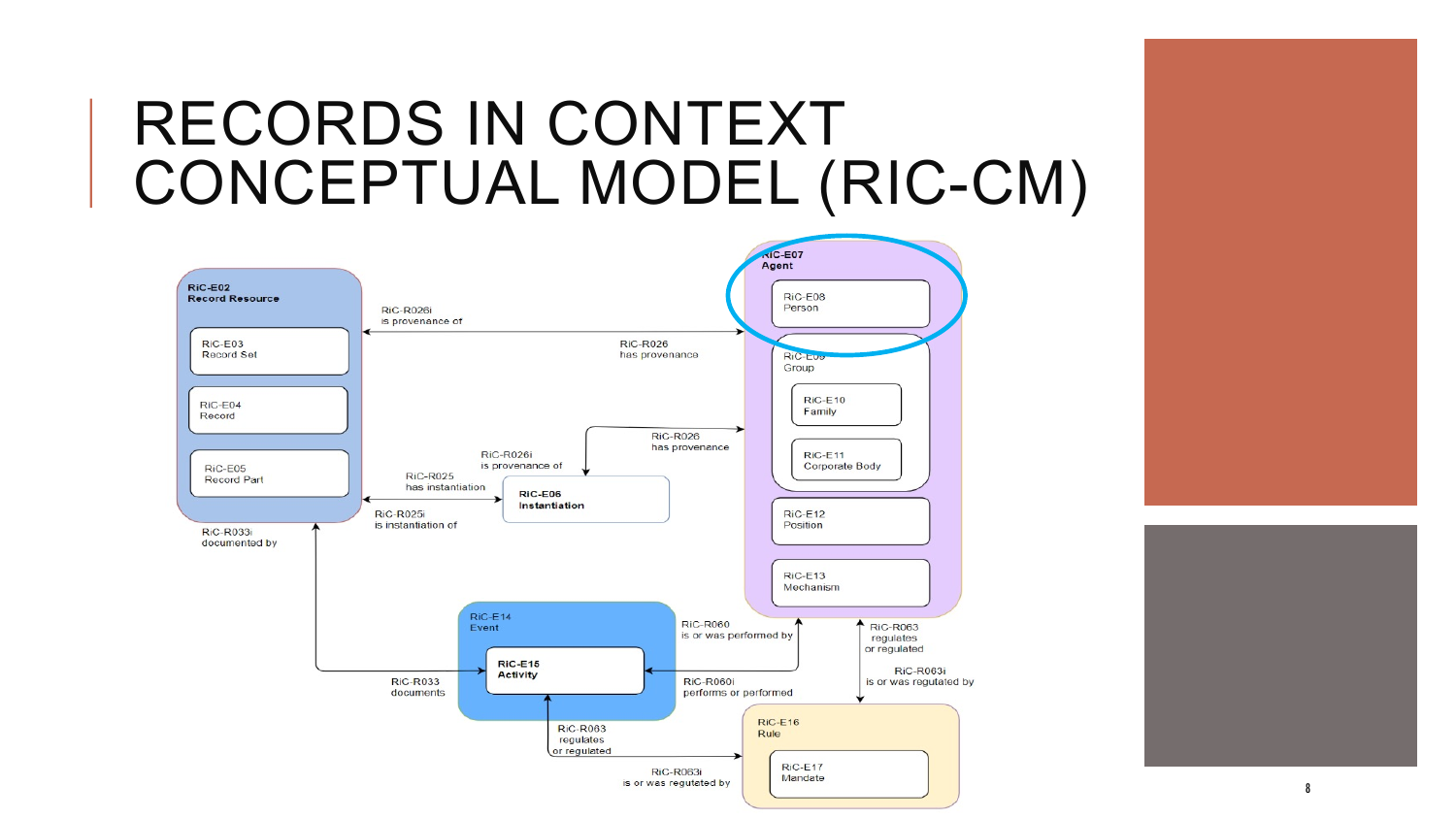### DEFINITIONS & HIERARCHY

#### **CIDOC-CRM**

This class comprises **real persons who live** or are assumed to have lived. Legendary figures that may have existed, such as Ulysses and King Arthur, fall into this class **if the documentation refers to them as historical figures**...

Entity  $E1 \rightarrow$  Persistent Item E77  $\rightarrow$  Thing E70  $\rightarrow$  Legal Object E72  $\rightarrow$  Physical Thing E18 $\rightarrow$ Physical Object E19  $\rightarrow$ Biological Object E20  $\rightarrow$  Person

#### **LRM**

**An individual human being**. The entity person is restricted to real persons who live or are assumed to have lived. Strict **proof of the existence of a person is not required**, as long as there is a general acceptance of their probable historicity...

 $Res \rightarrow Age$ nt  $\rightarrow$  Person

#### **RiC-CM**

A **human being with a social**  *identity* or persona. Person is a kind of Agent (RiC-E07). Most commonly, a human being (biological person) has a single coeval social identity or persona. In everyday discourse, this is the "real person."

Thing  $\rightarrow$  Agent  $\rightarrow$  Person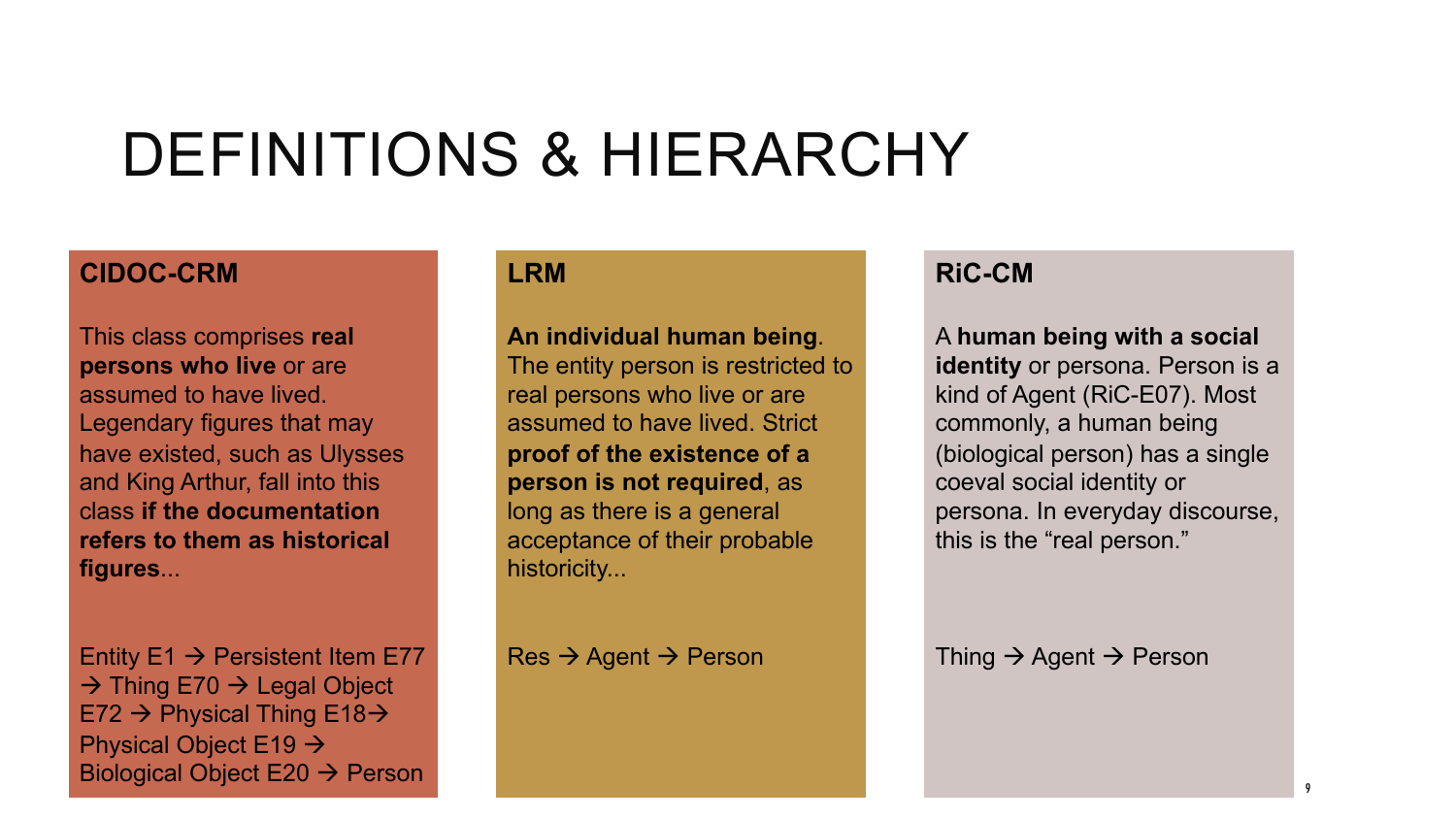### EXAMPLE PROPERTIES & RELATIONSHIPS

#### **CIDOC-CRM**

#### **Inherited**

is identified by, shows features of, is composed of, is current owner of, is located on, is depicted by

#### **Unique**

has parent, is parent of, gave birth, was born, died in, was father for

#### **LRM**

**Inherited** Category, Note, Contact information, has appellation, is member of, owns, is subject of

**Unique** Profession/Occupation

#### **RiC-CM**

#### **Inherited**

Name, History, Legal status, is creator of, performs, has jurisdiction, has end date, is subject of

#### **Unique**

Demographic group, Occupation type, is owner of, has intellectual property rights on, has teacher, has ancestor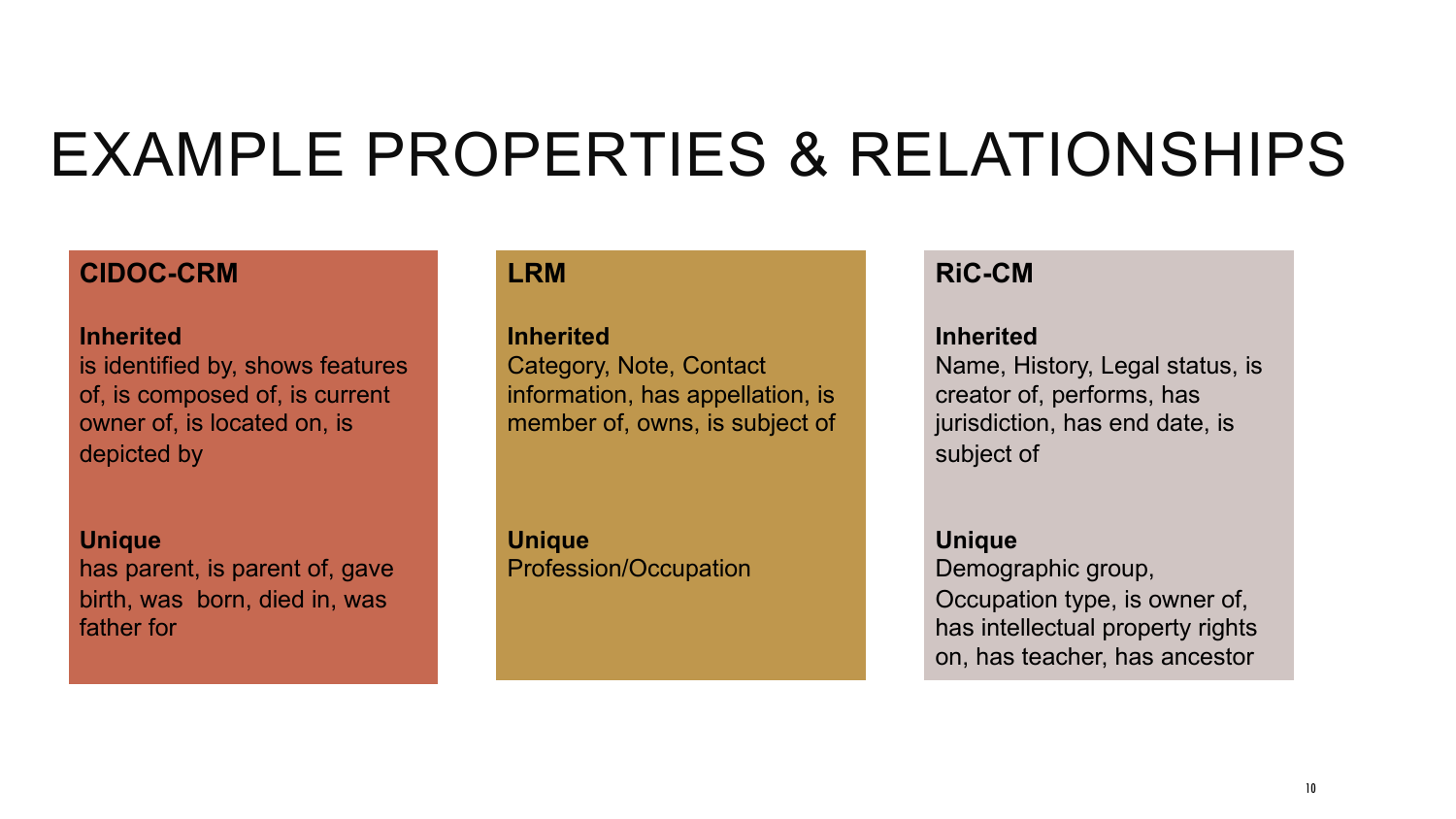## FINDINGS

**CIDOC-CRM:** 82 features, 6 unique to Person LRM: 20 features, 1 unique to Person **RiC-CM:** 77 features, 24 unique to Person

Unique features show four themes:

- 1. Biological and Familiar Relationships
- 2. Organizational and Work Roles
- 3. Social Relationships
- 4. Rights



11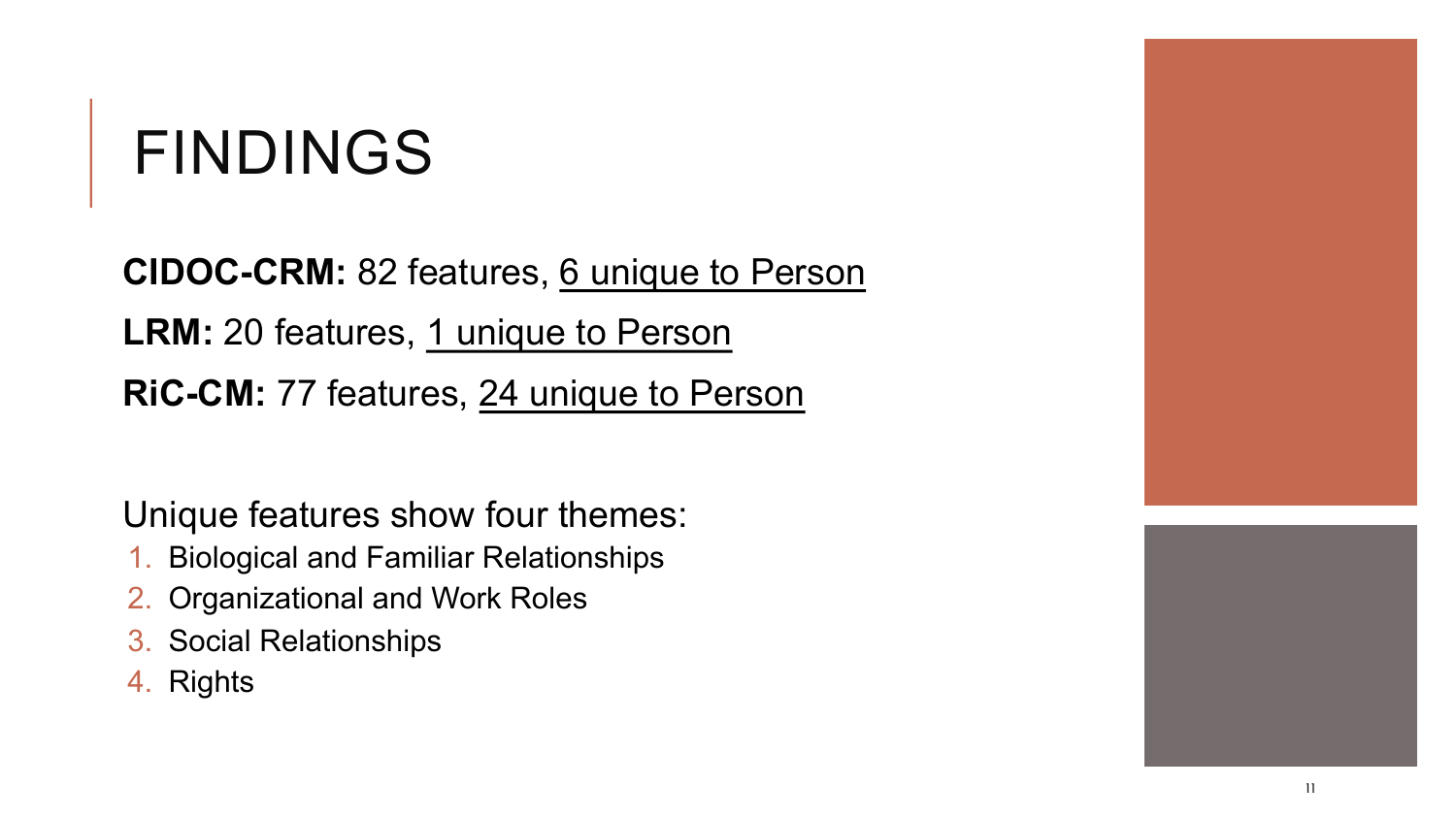# UNIQUE FEATURES

| <b>Theme</b>                                | <b>CIDOC-CRM</b>                       | <b>LRM</b>                | <b>RIC-CM</b>                                          |
|---------------------------------------------|----------------------------------------|---------------------------|--------------------------------------------------------|
| <b>Biological/familial</b><br>relationships | was father for, gave<br>birth, died in |                           | has ancestor, has child,<br>has sibling                |
| Organizational/<br><b>work roles</b>        |                                        | Profession/<br>Occupation | Occupation Type, is<br>leader of                       |
| <b>Social relationships</b>                 |                                        |                           | has teacher, knows                                     |
| <b>Rights</b>                               |                                        |                           | is owner of, has<br>intellectual property rights<br>on |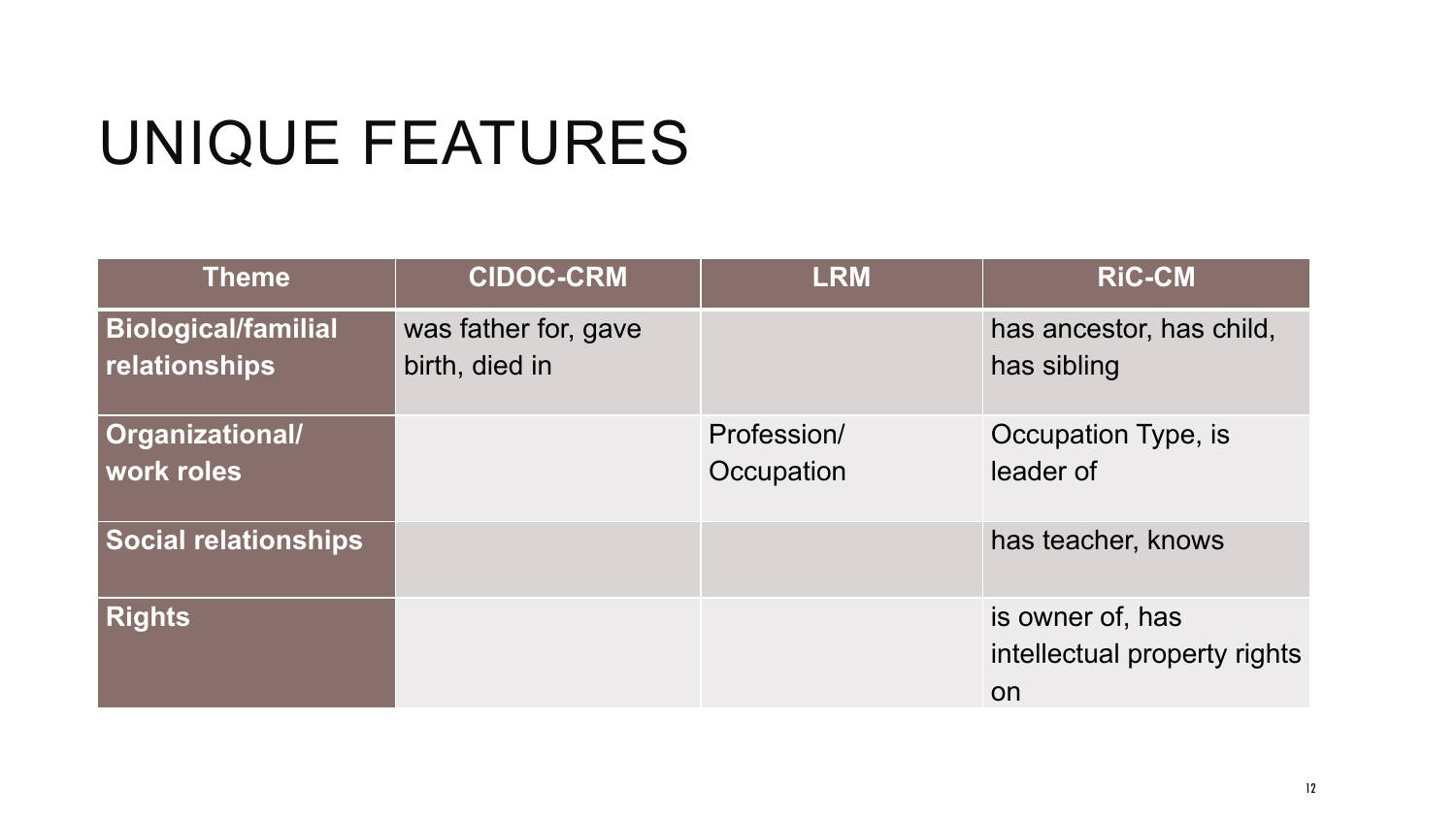# IMPLICATIONS

Cultural heritage models limit personhood to real, biological humans

### Persons are distinguished from other entities via:

- Work activities
- Limited range of biological and social relationships
- Specific rights

What about other entities displaying these properties though?

- Can an animal social media star have an occupation?
- Can a virtual avatar have intellectual property rights?
- Can a chatbot be your friend?



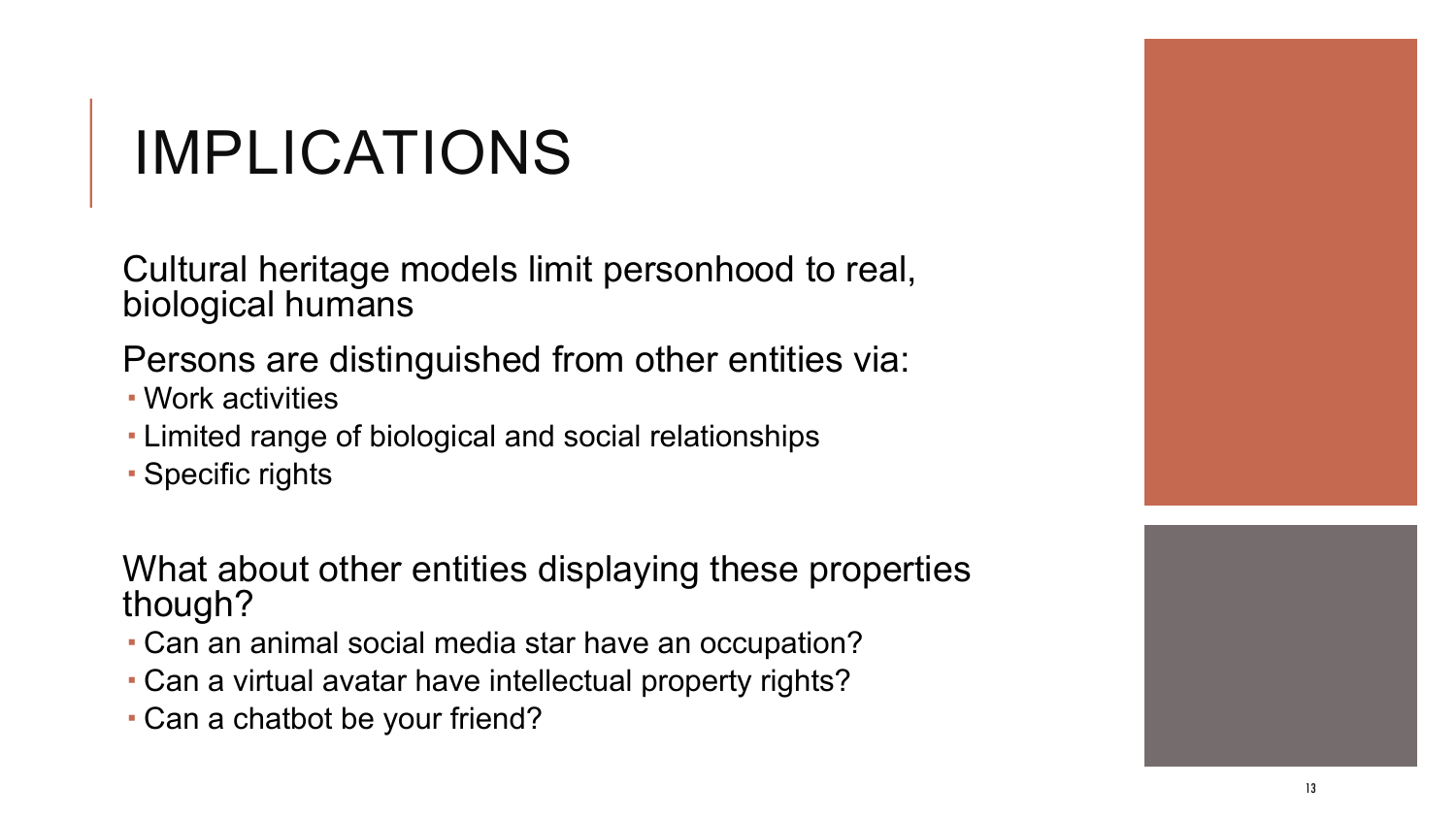# FURTHER QUESTIONS

Why are some aspects of personhood incompletely or inconsistently modeled?

- Gender-related parenting relationships but no gender properties
- Surrogacy? Adoption? Other familial scenarios?

Why have been persons modeled in this way? Information resóurces and materialism...?

Have persons been too narrowly modeled? Or not modeled enough?

Can we, and should we, model other kinds of creators, creations, and contributions to the cultural record?